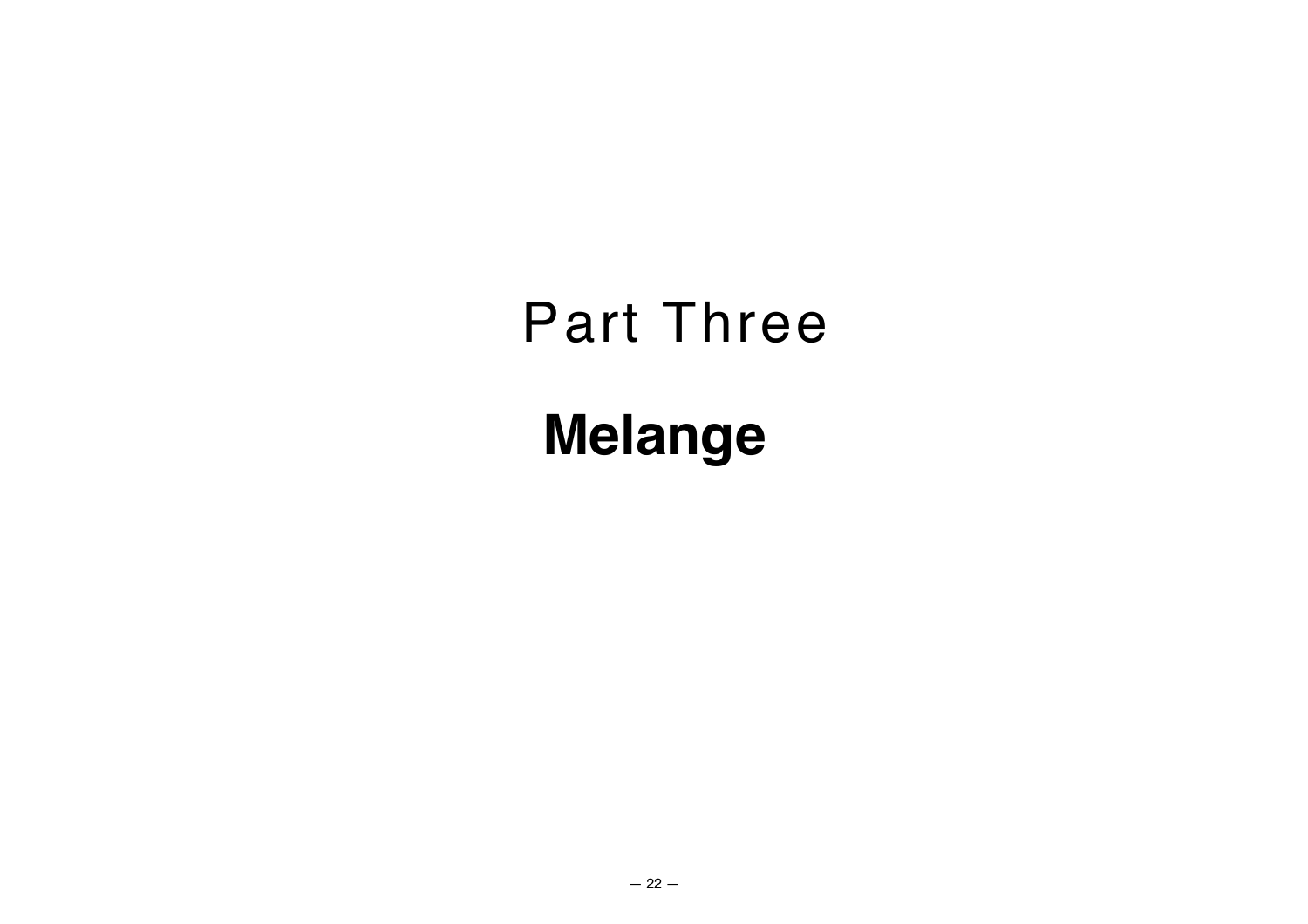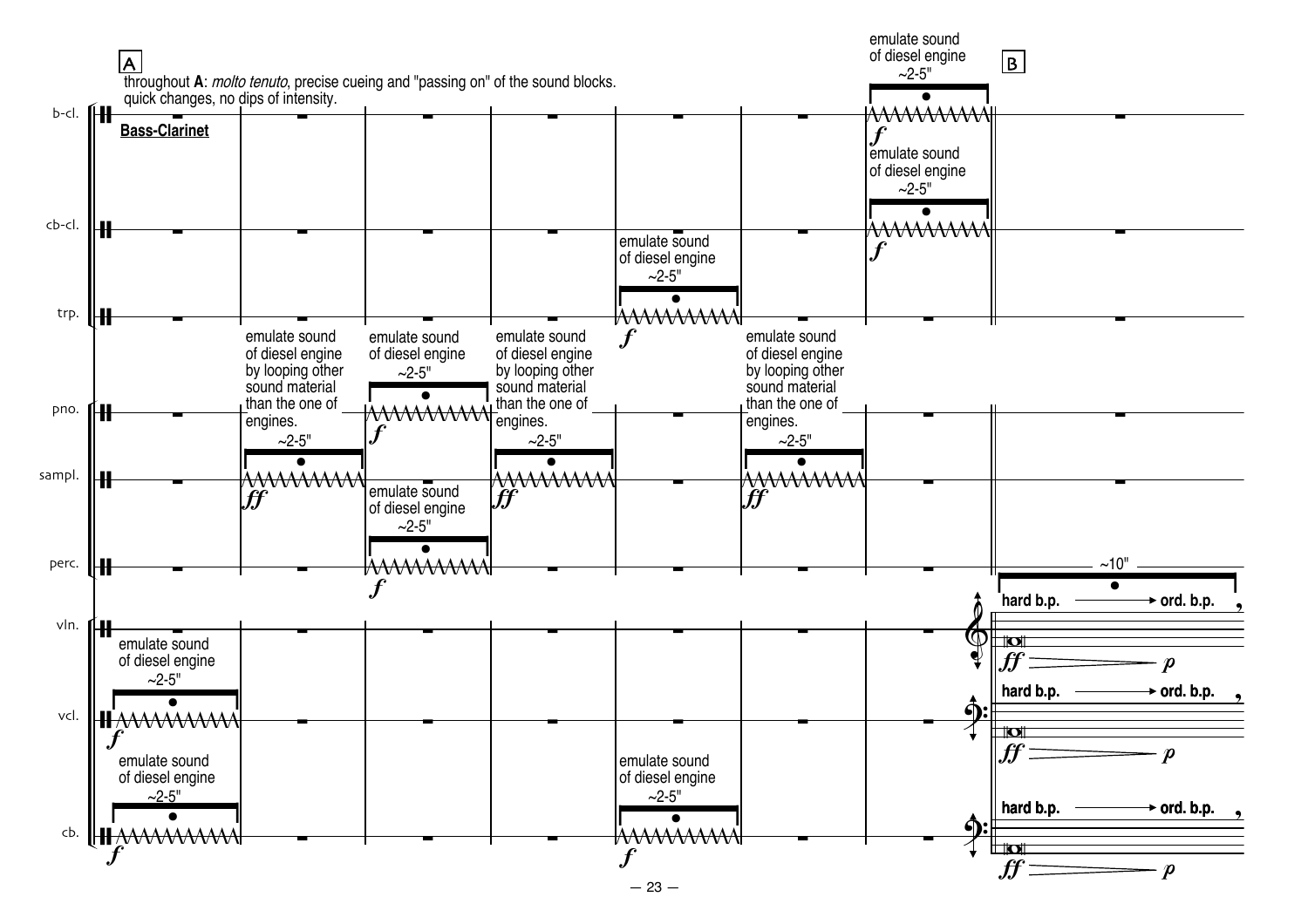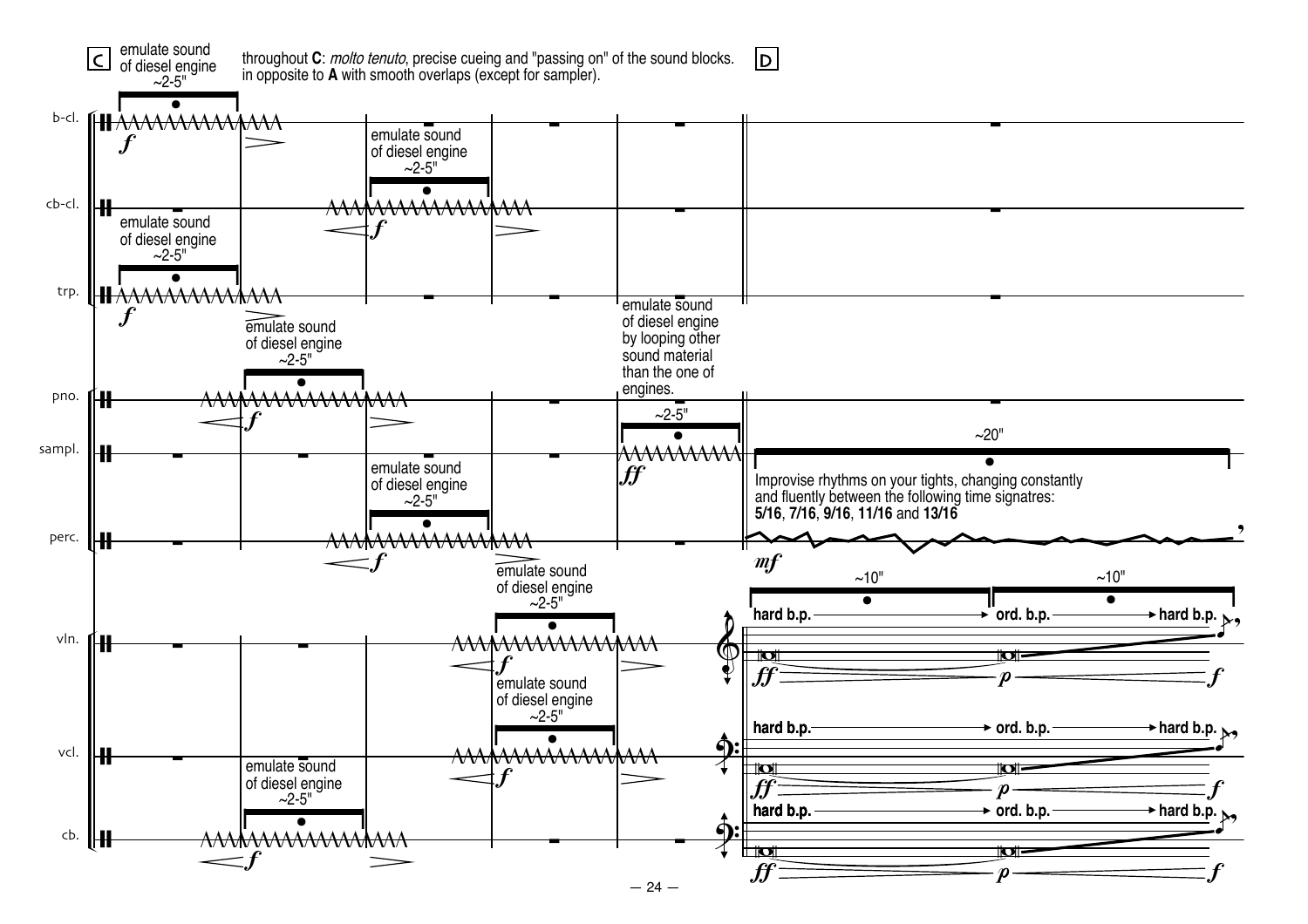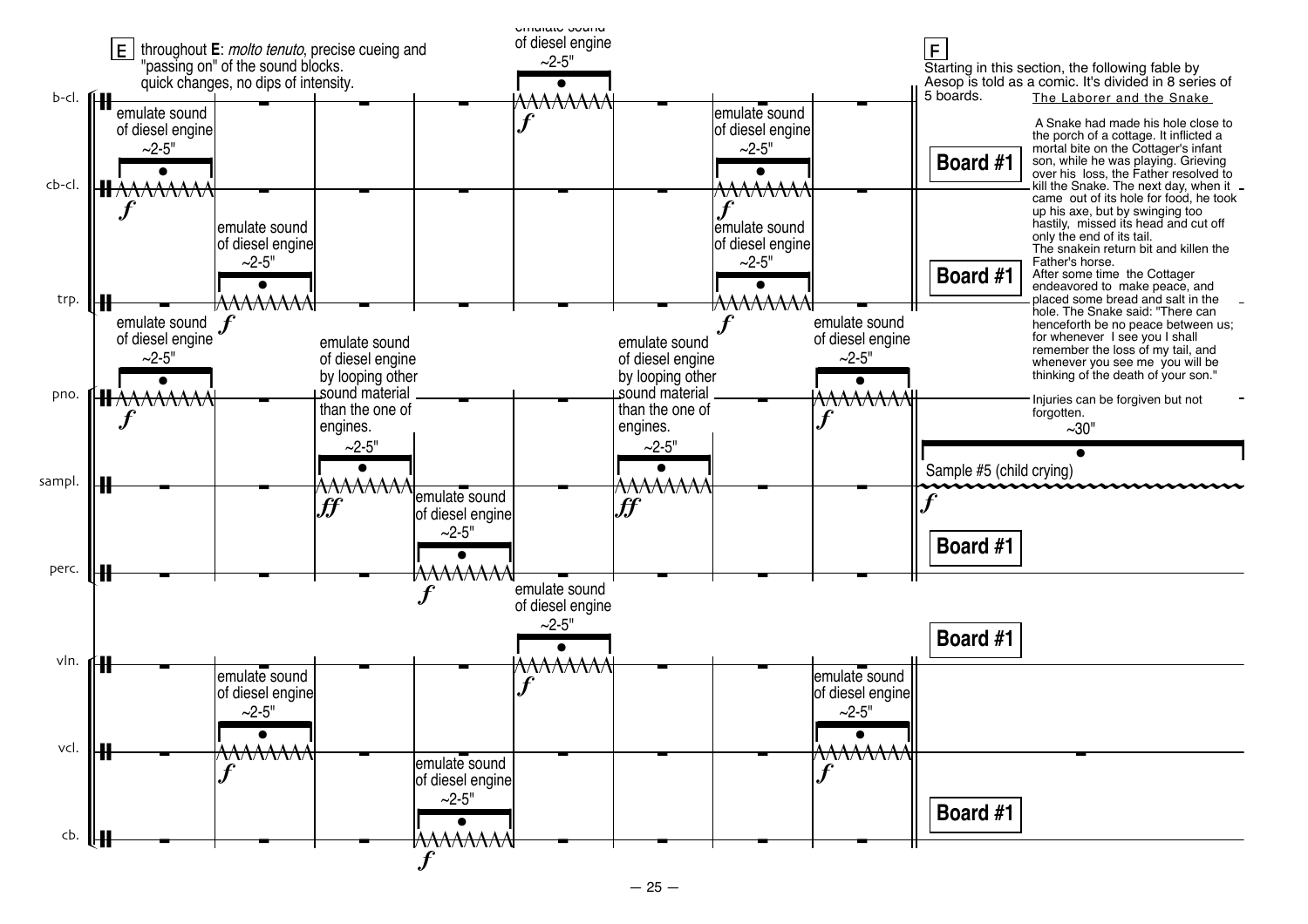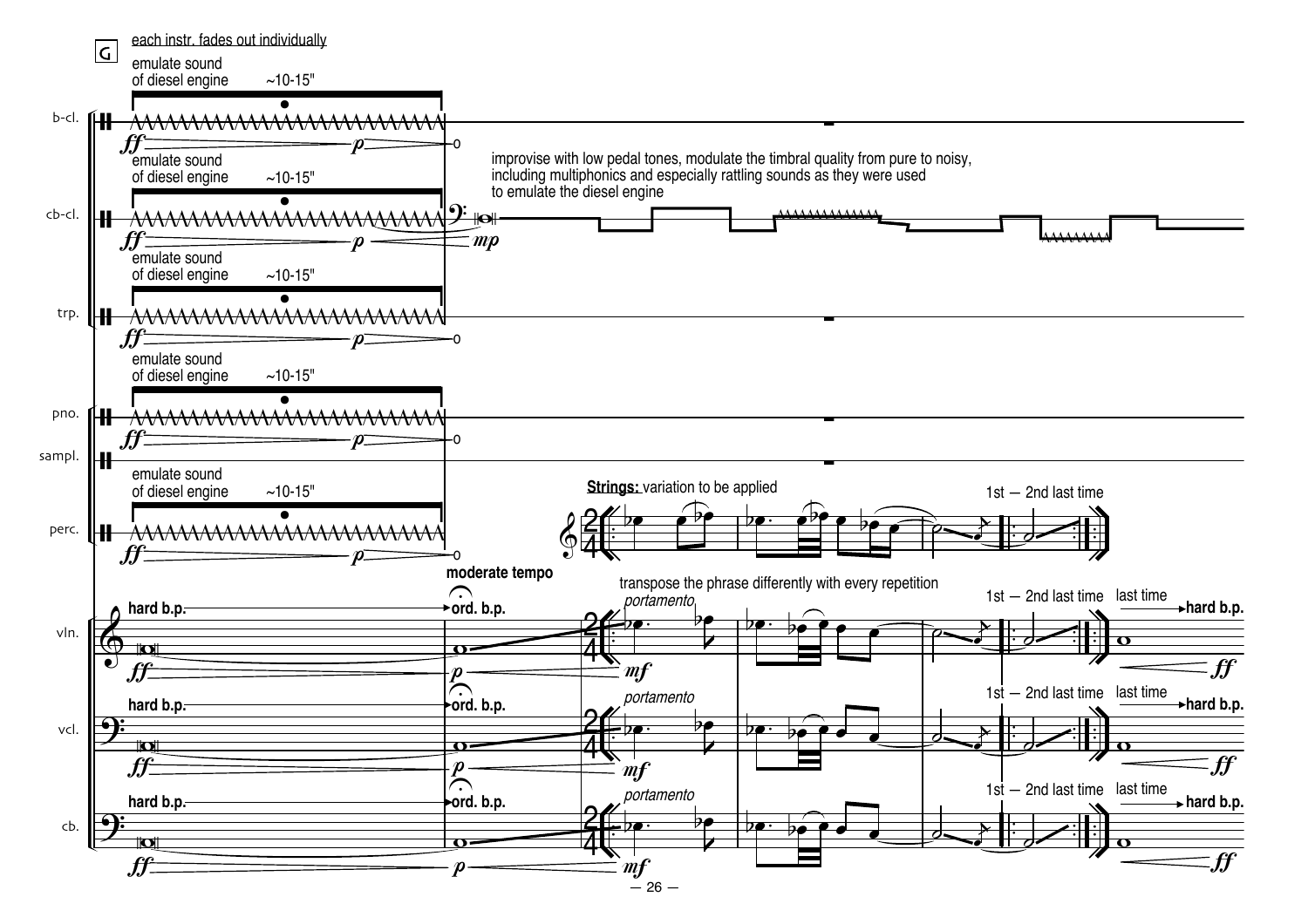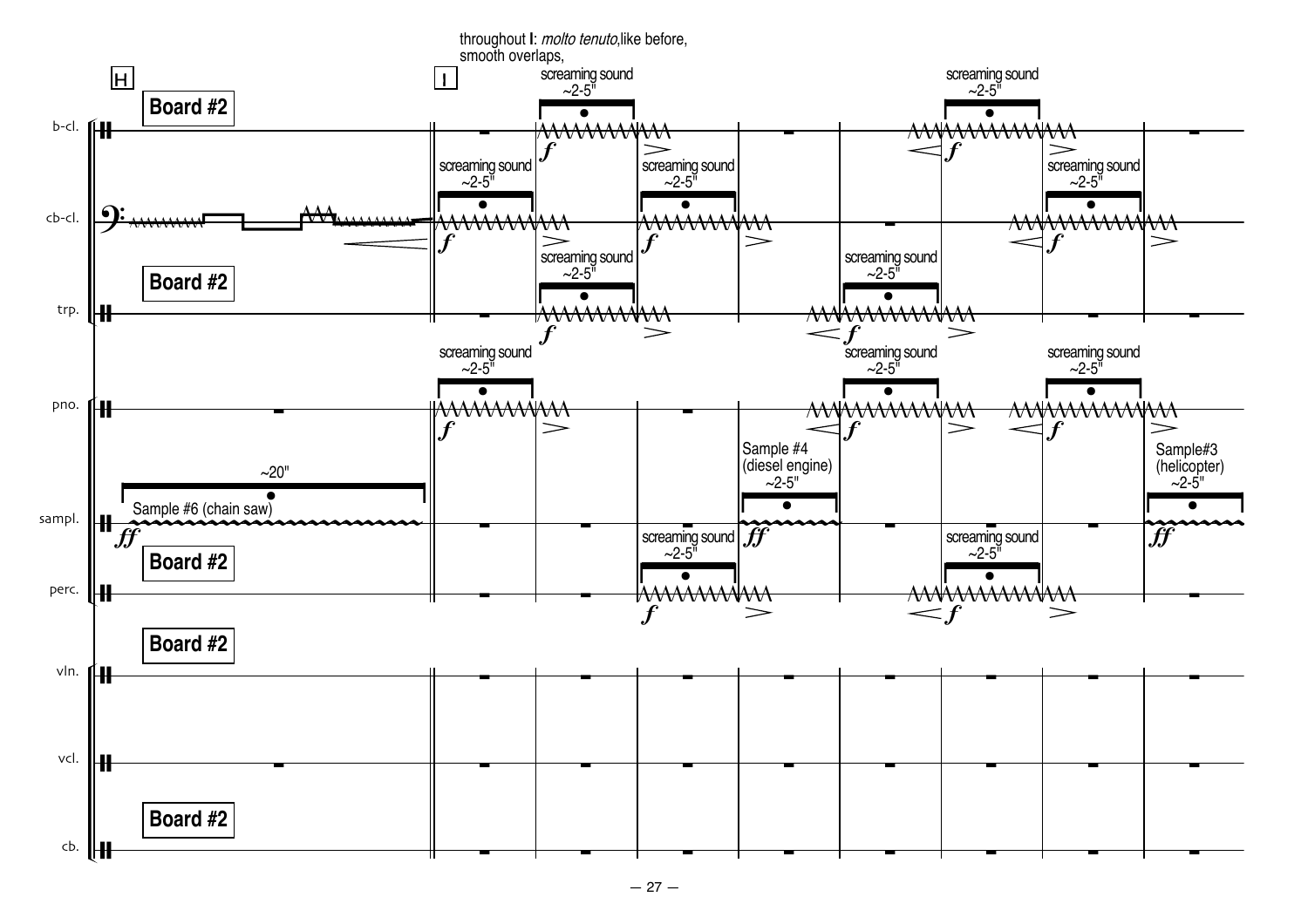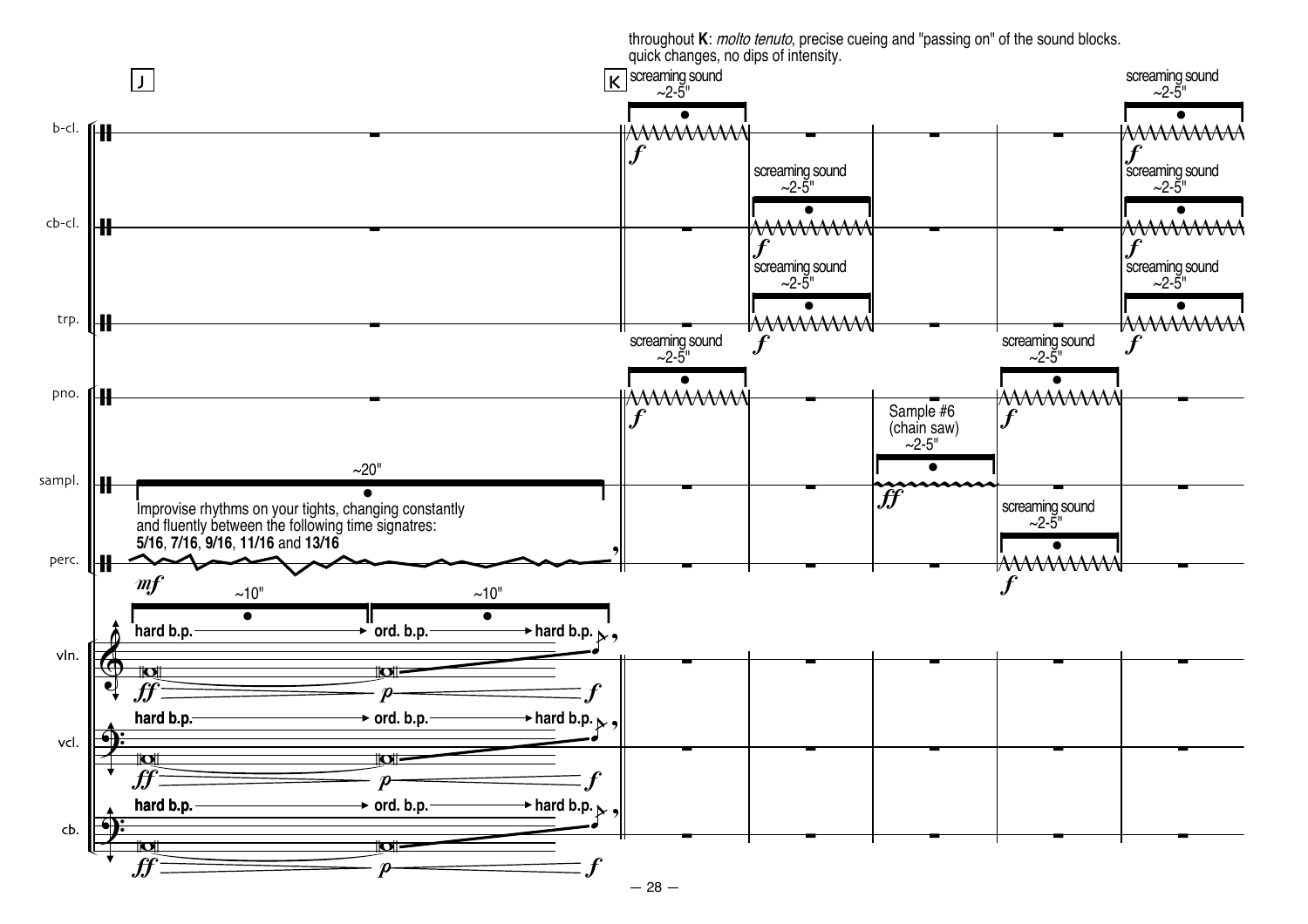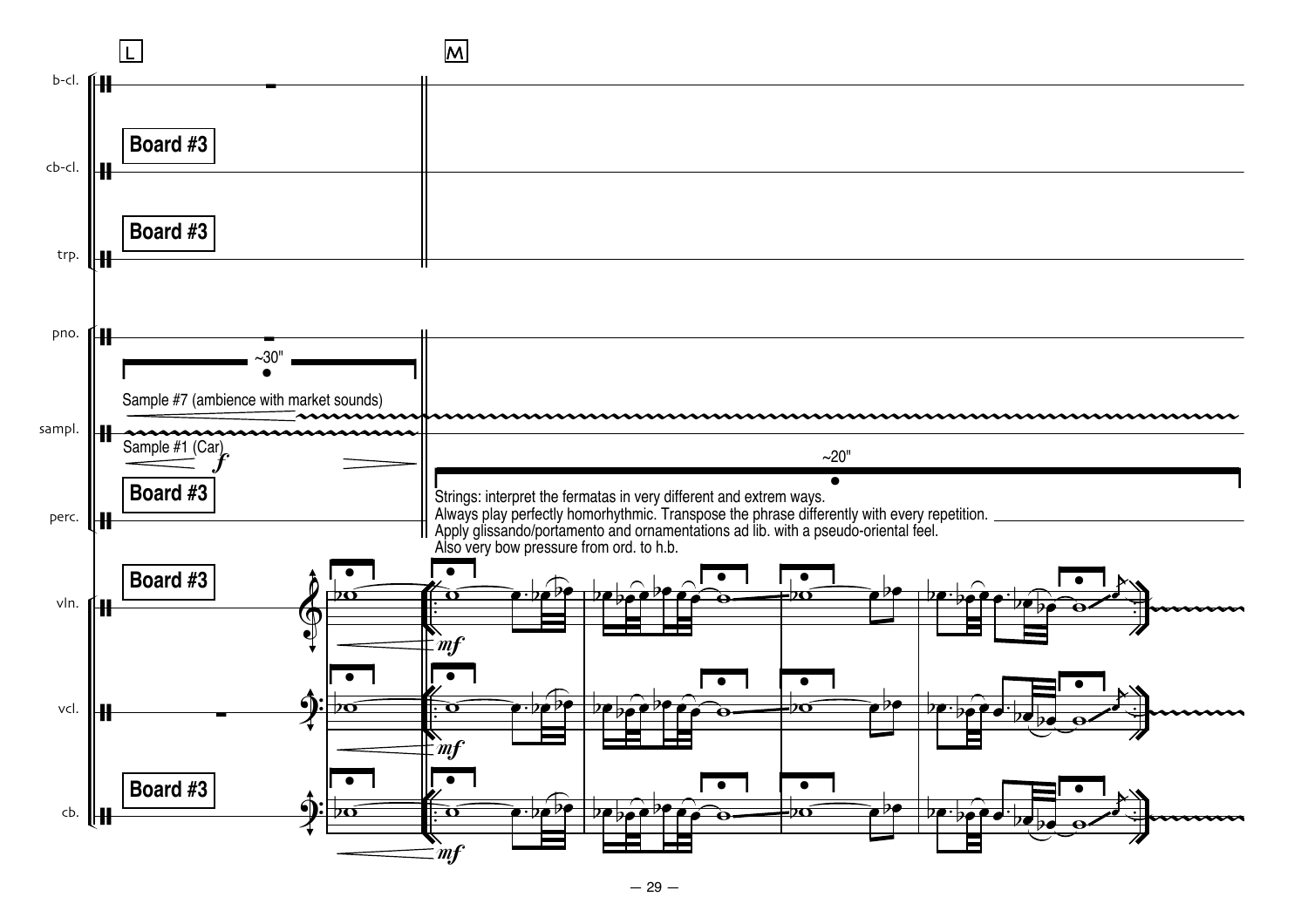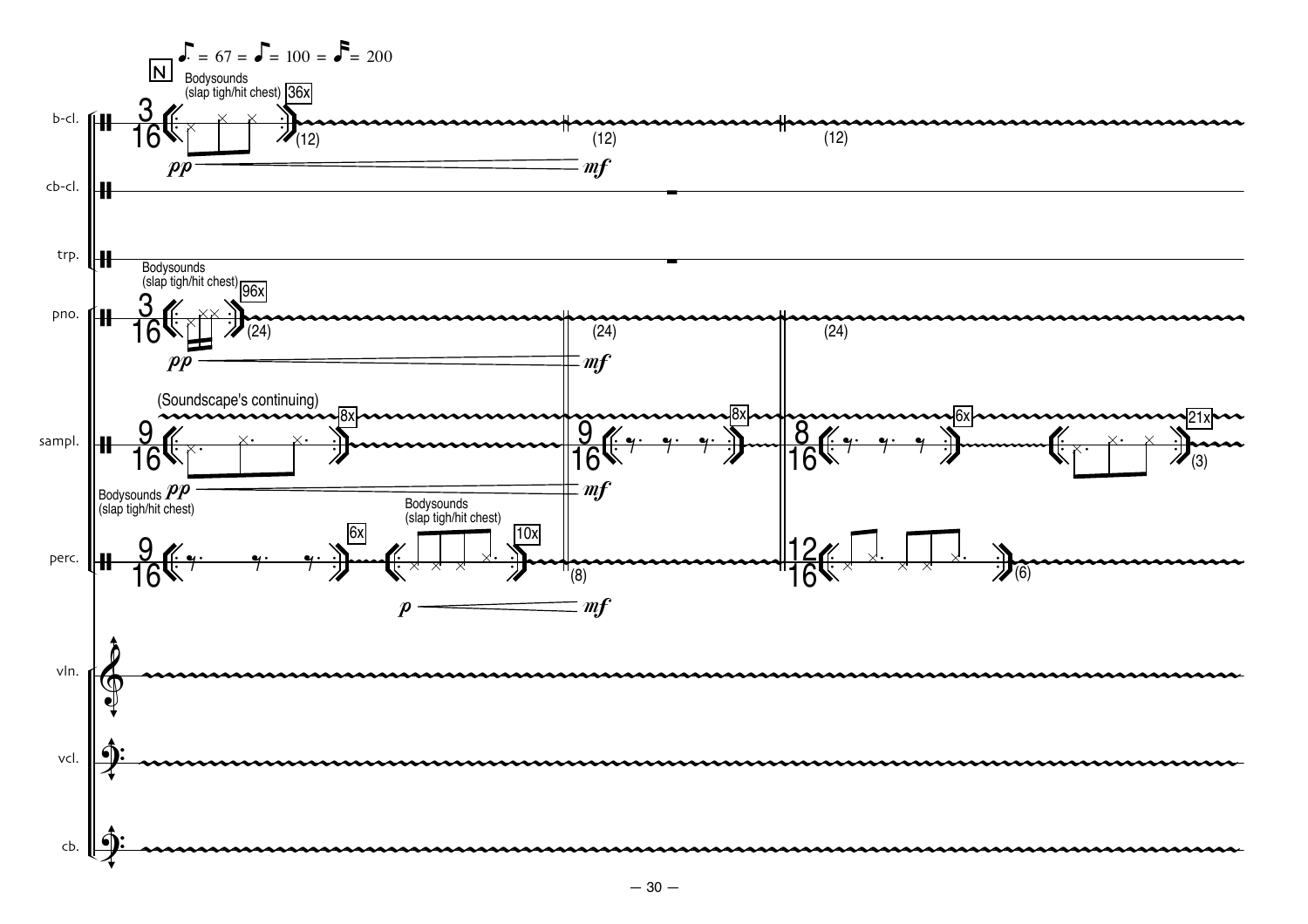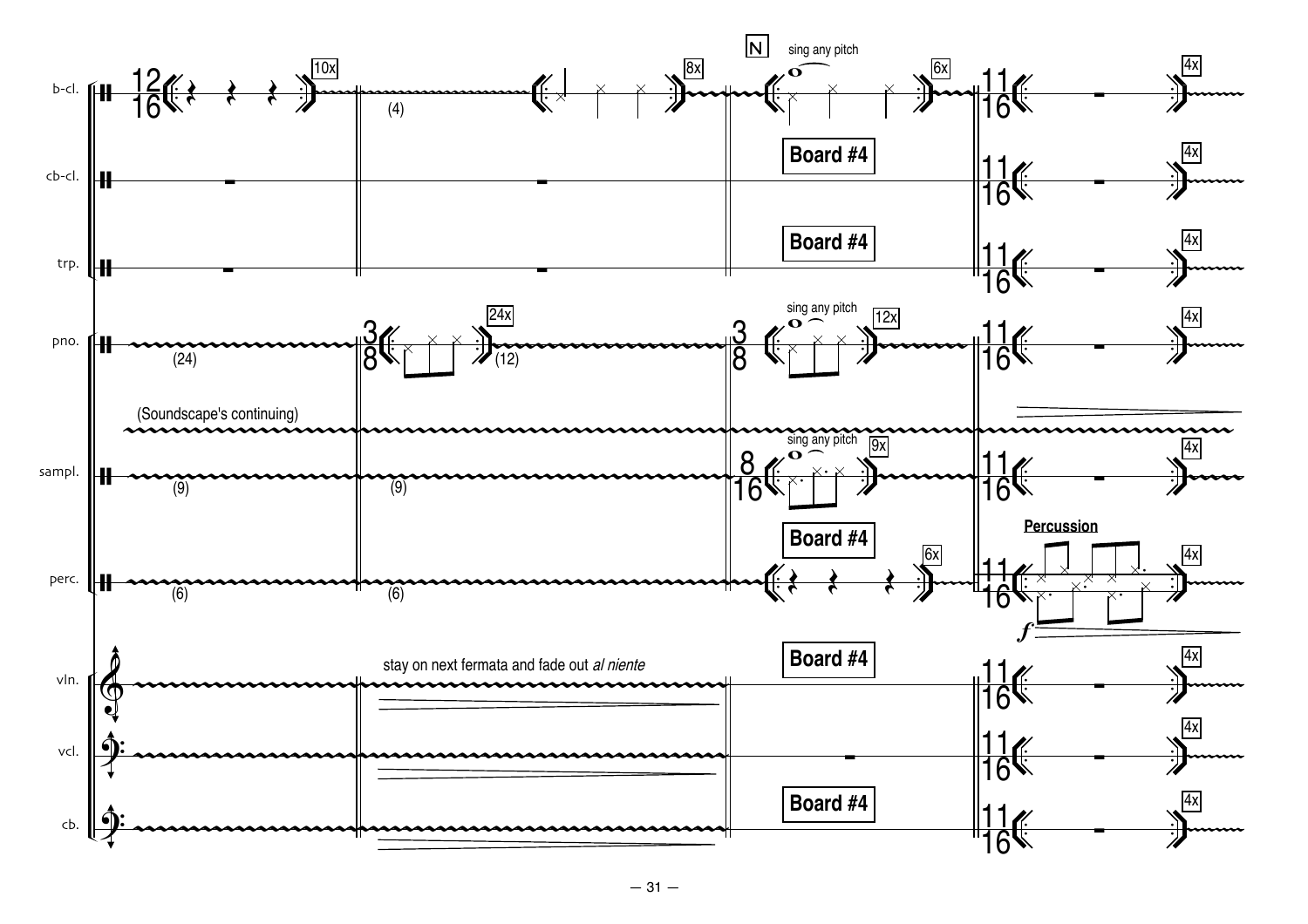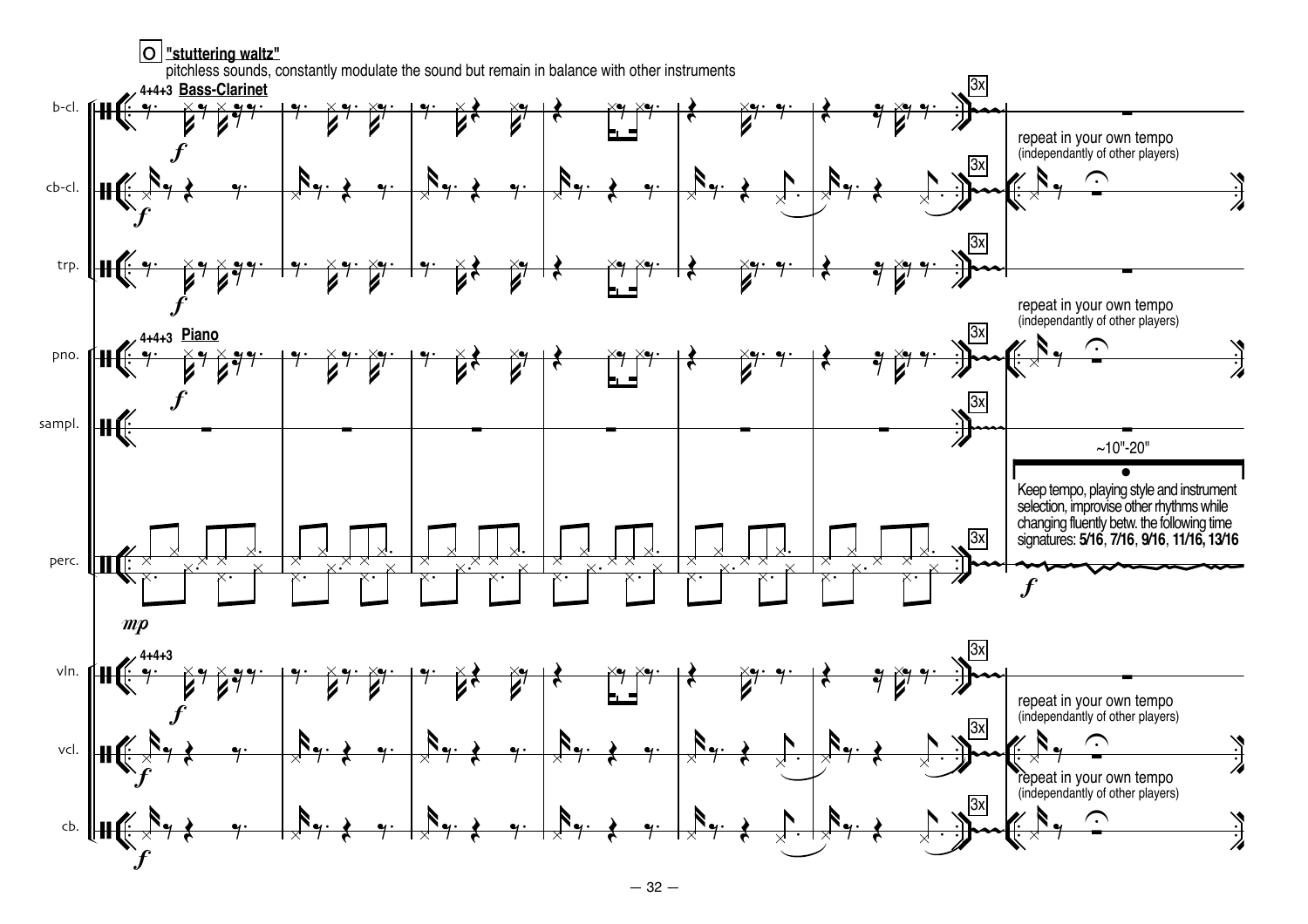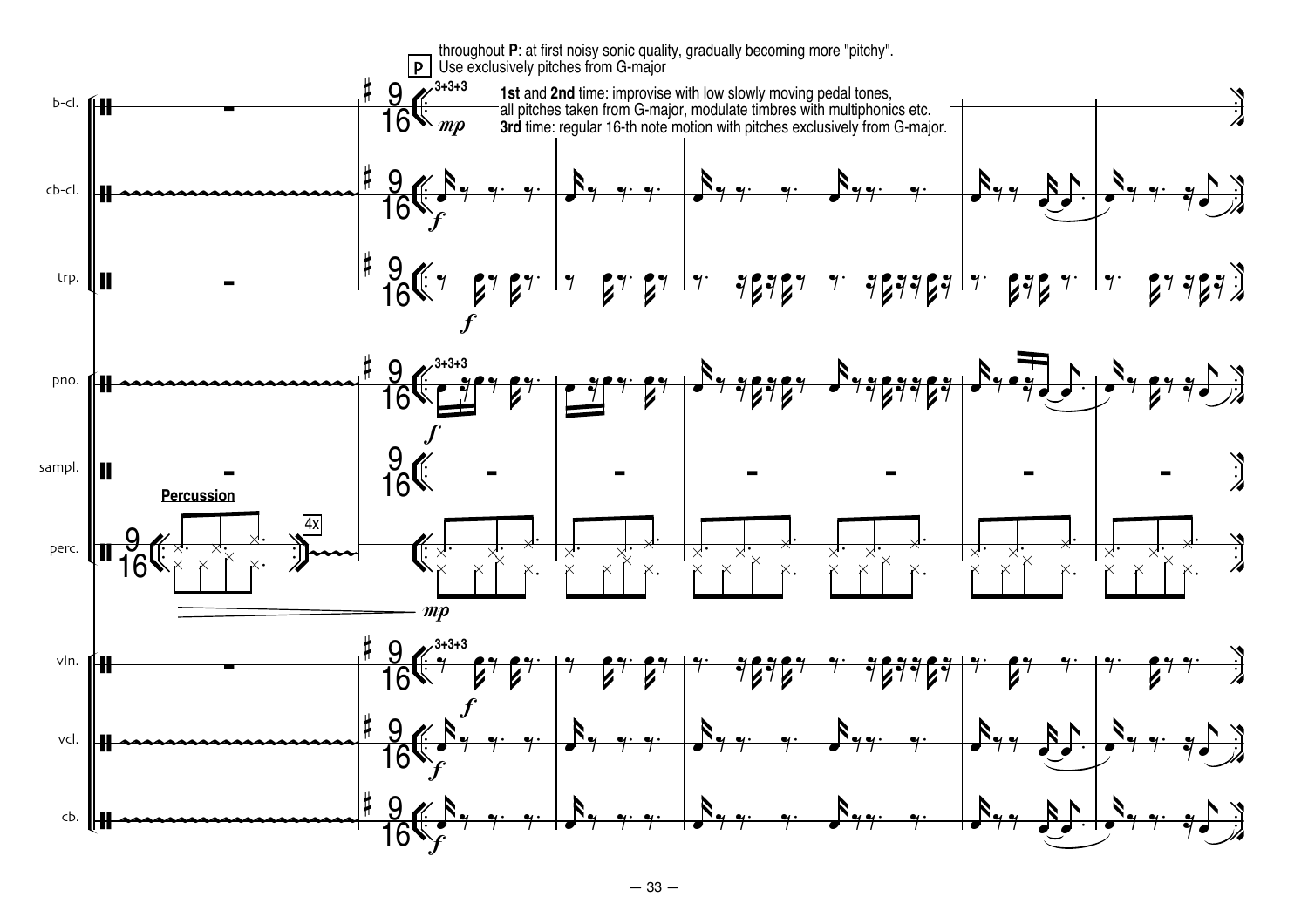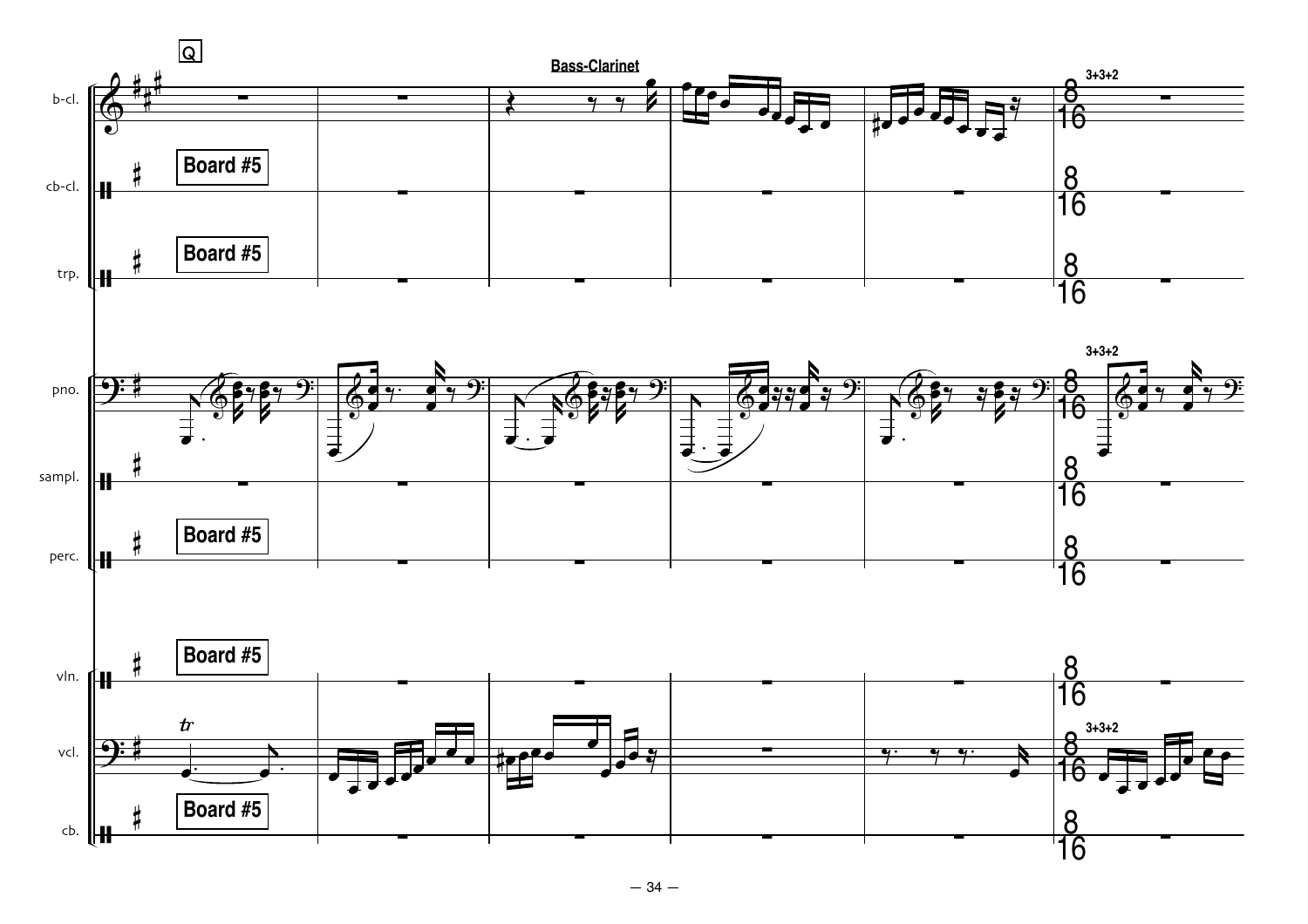



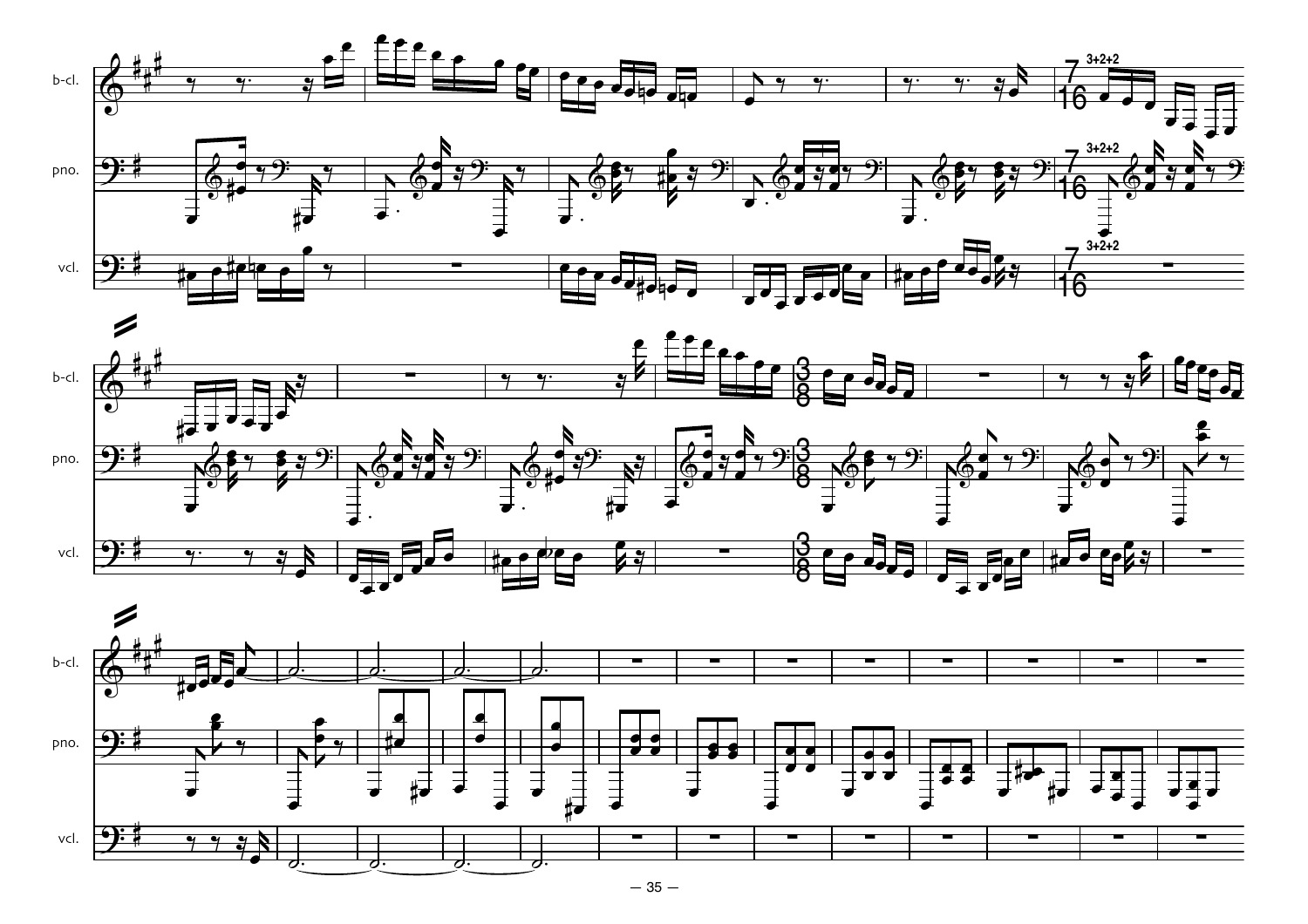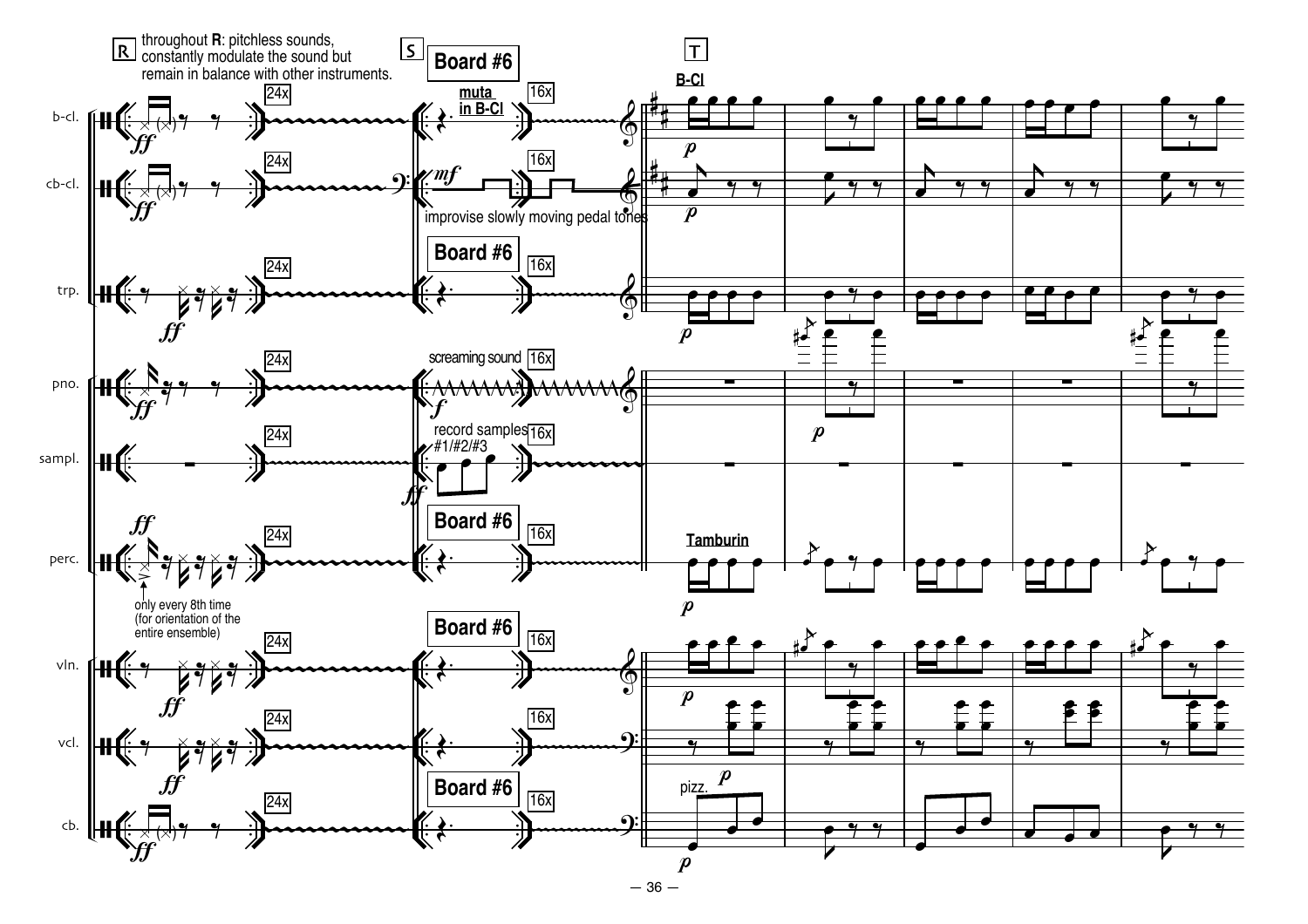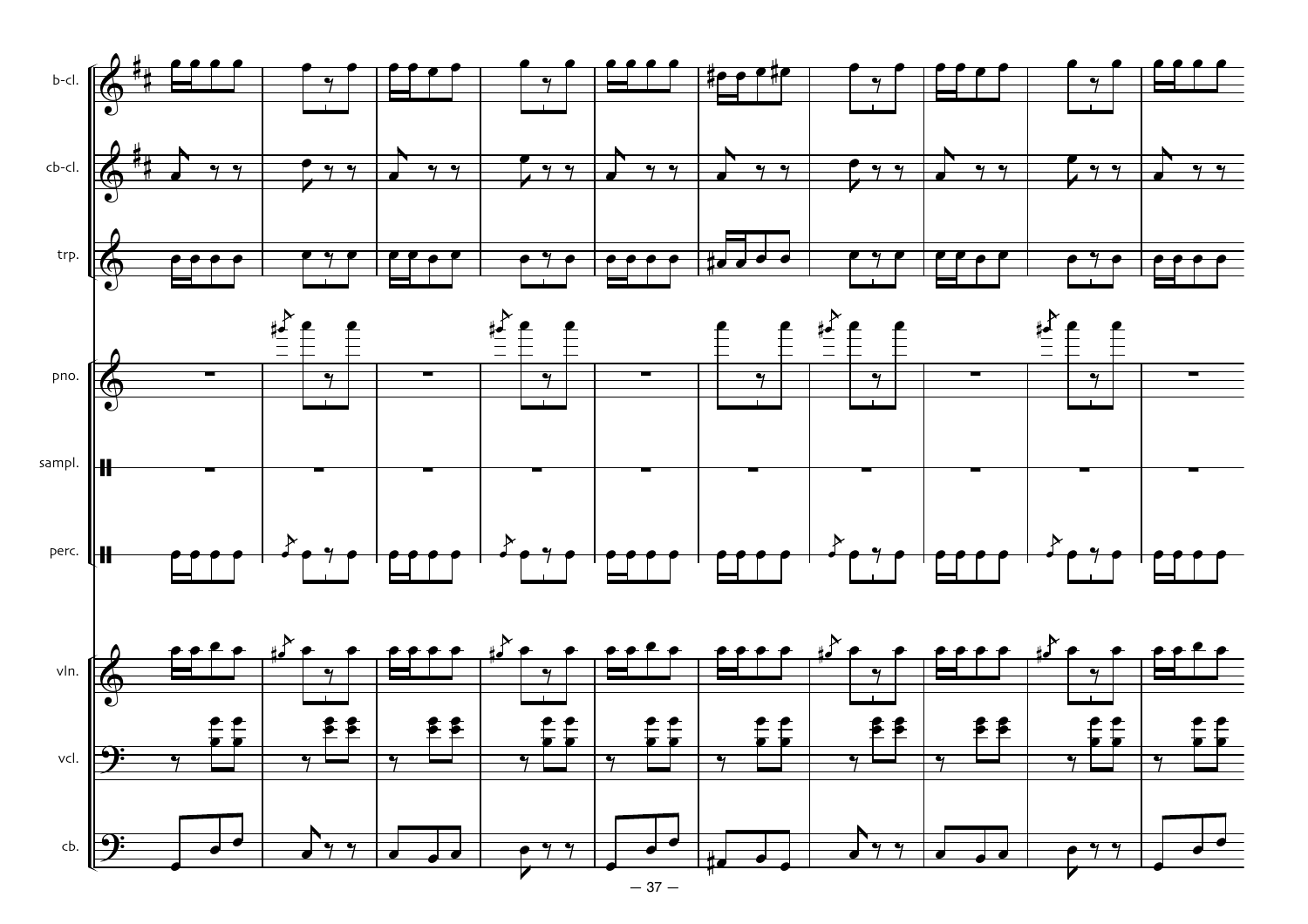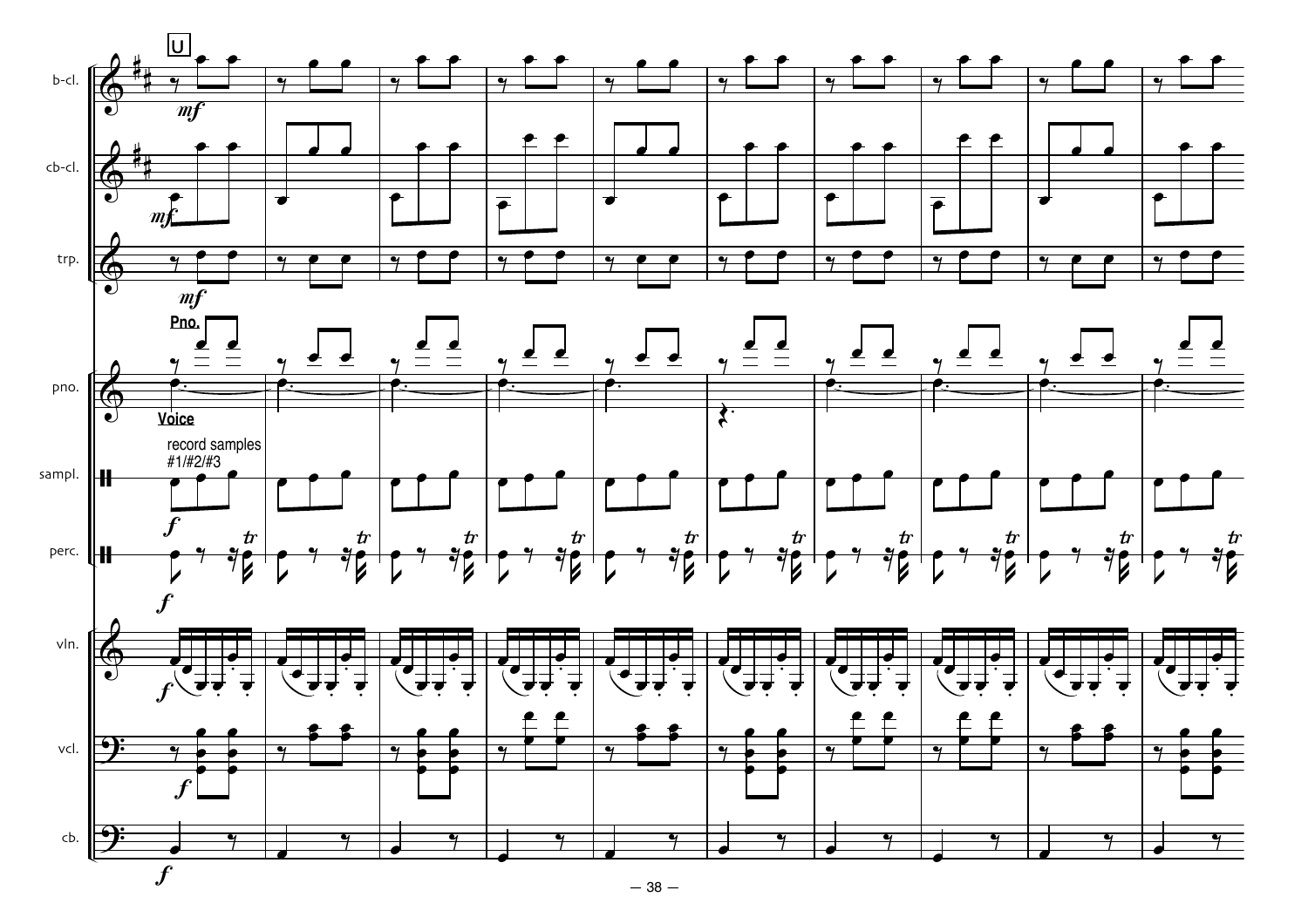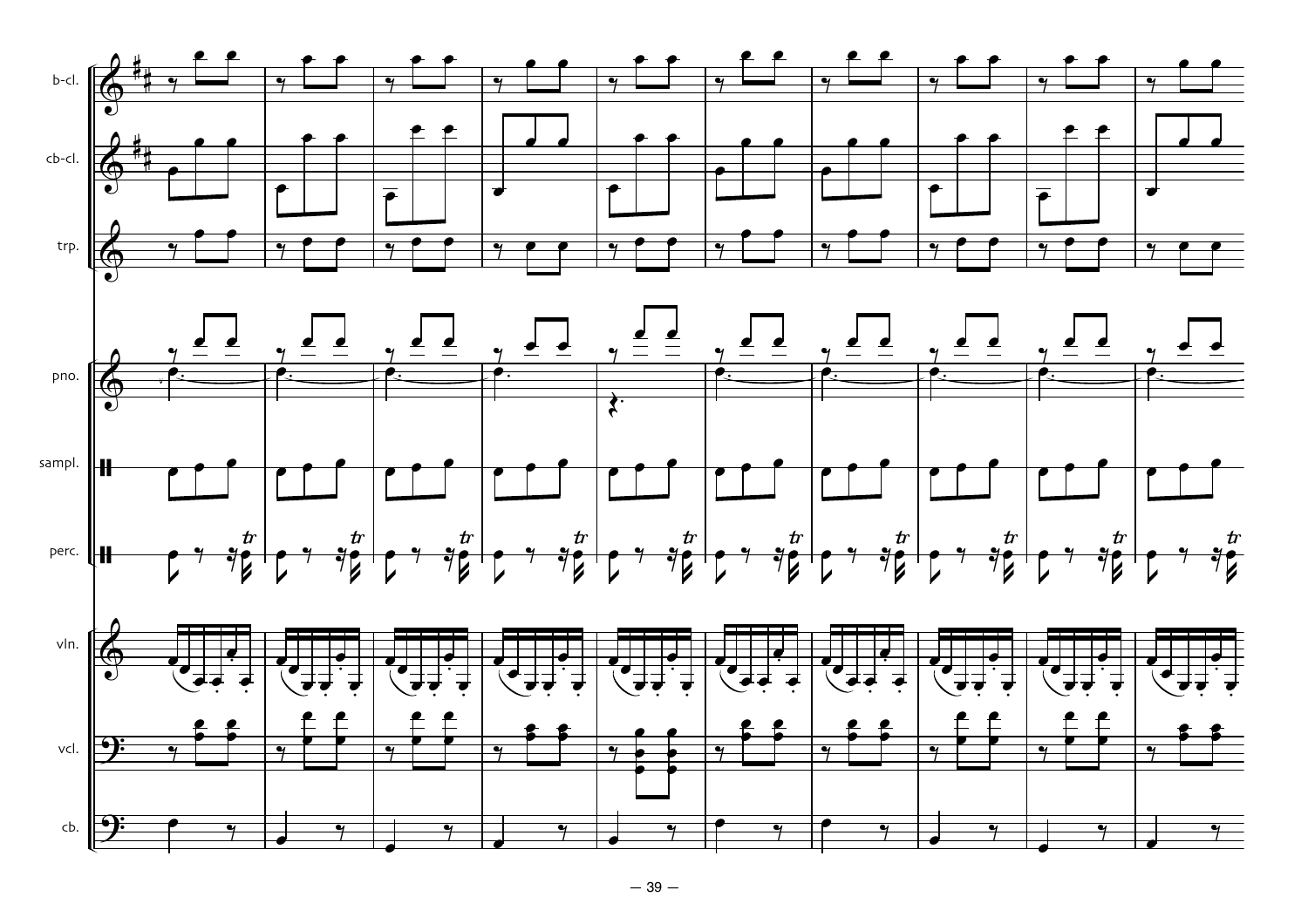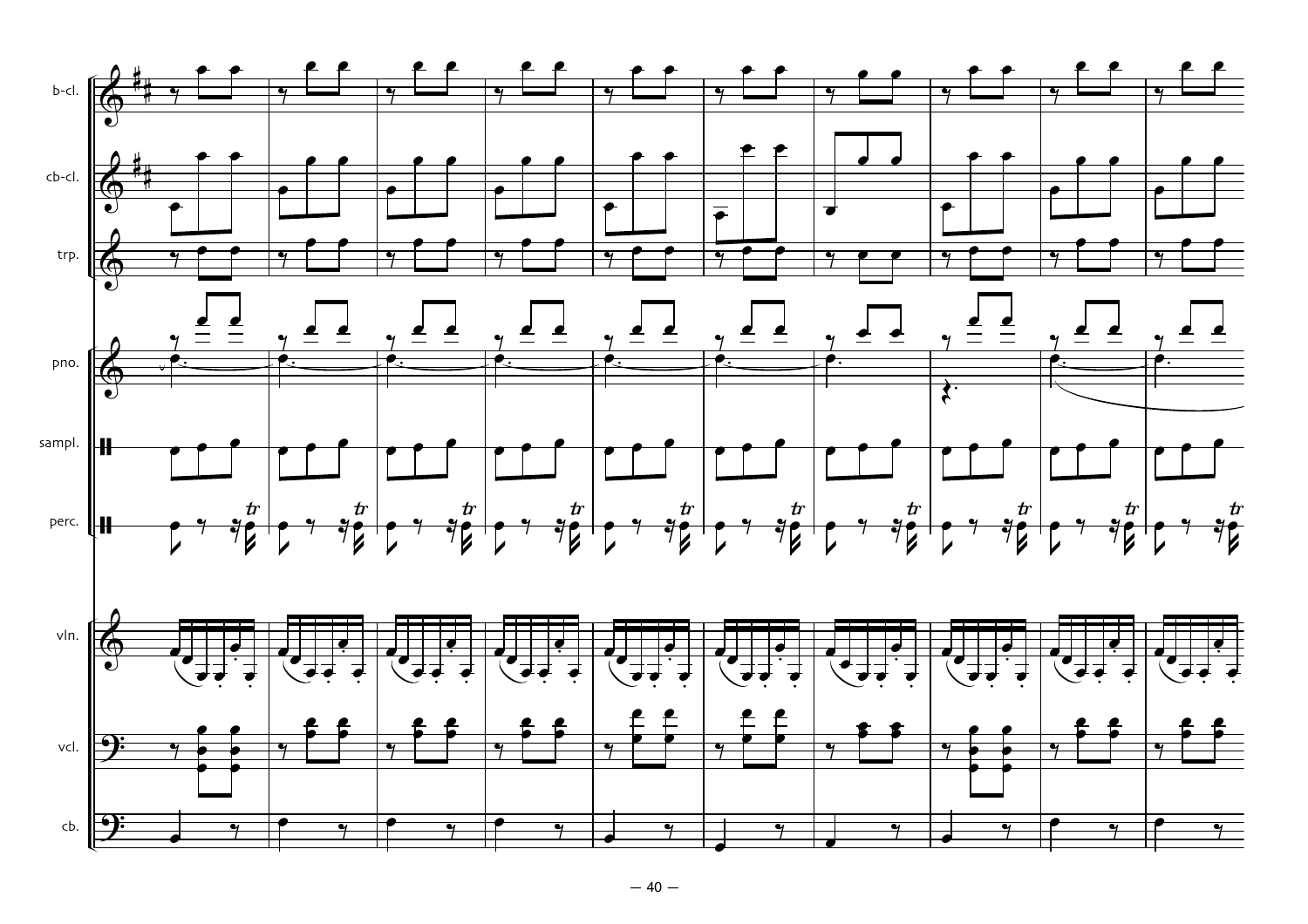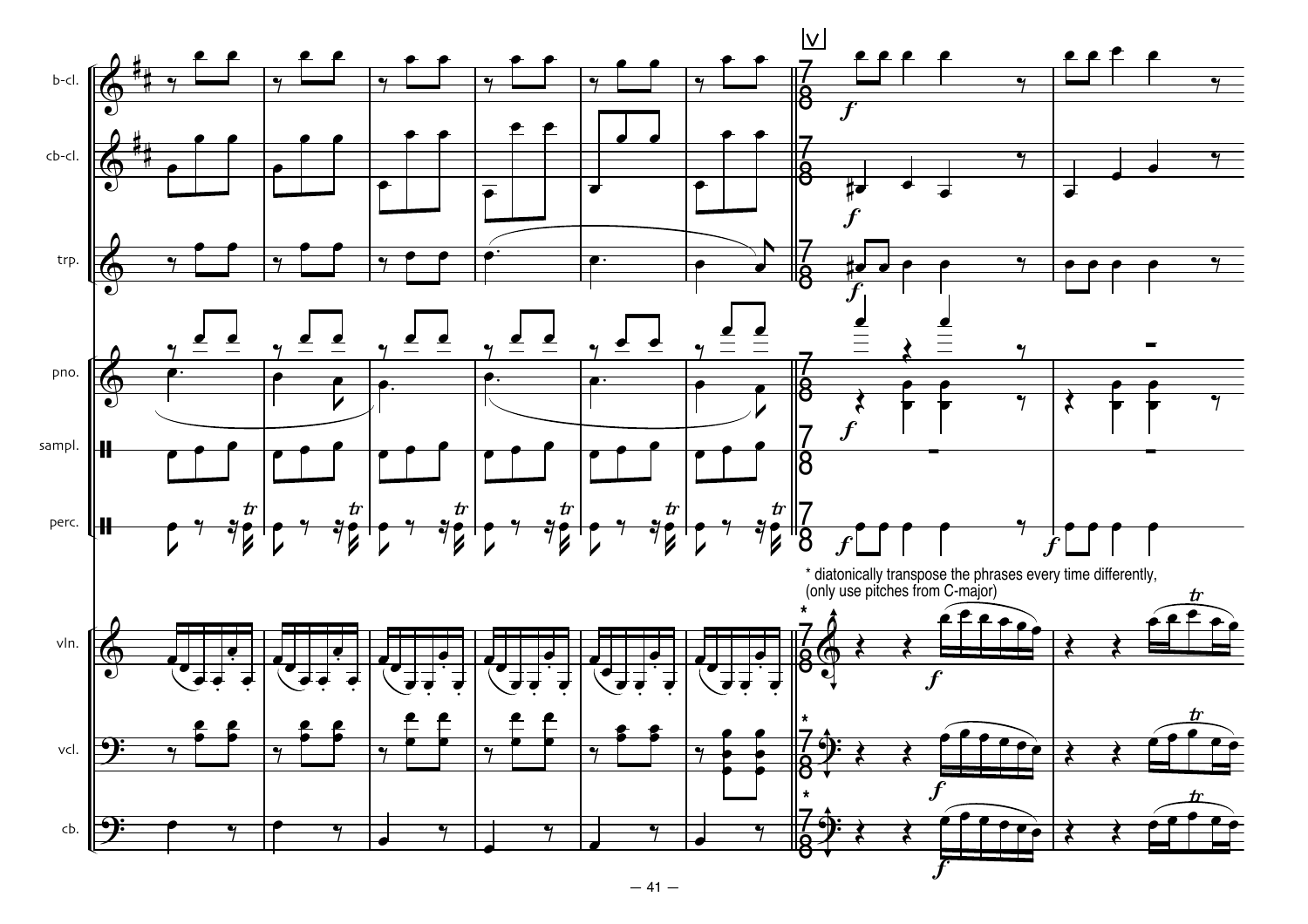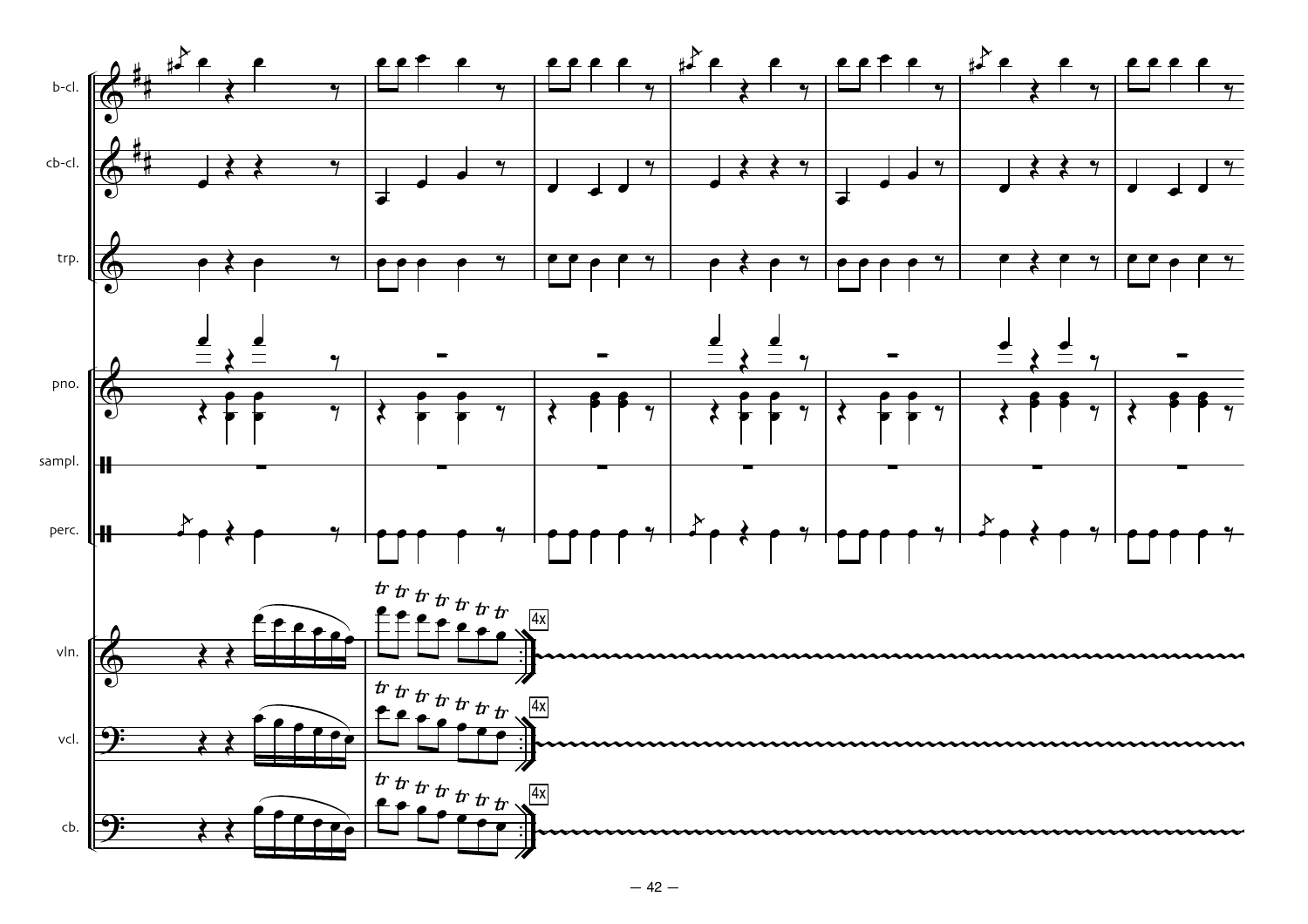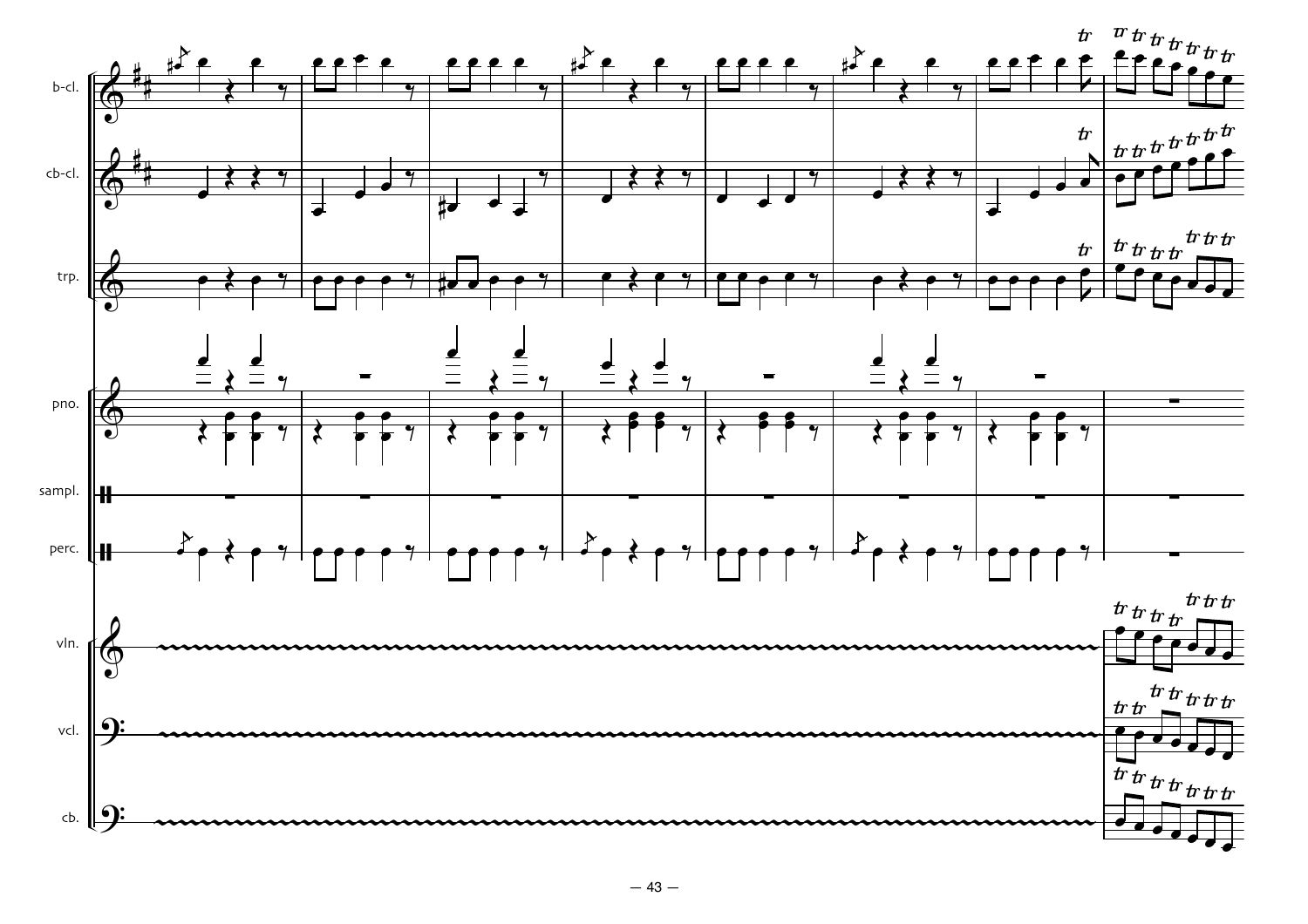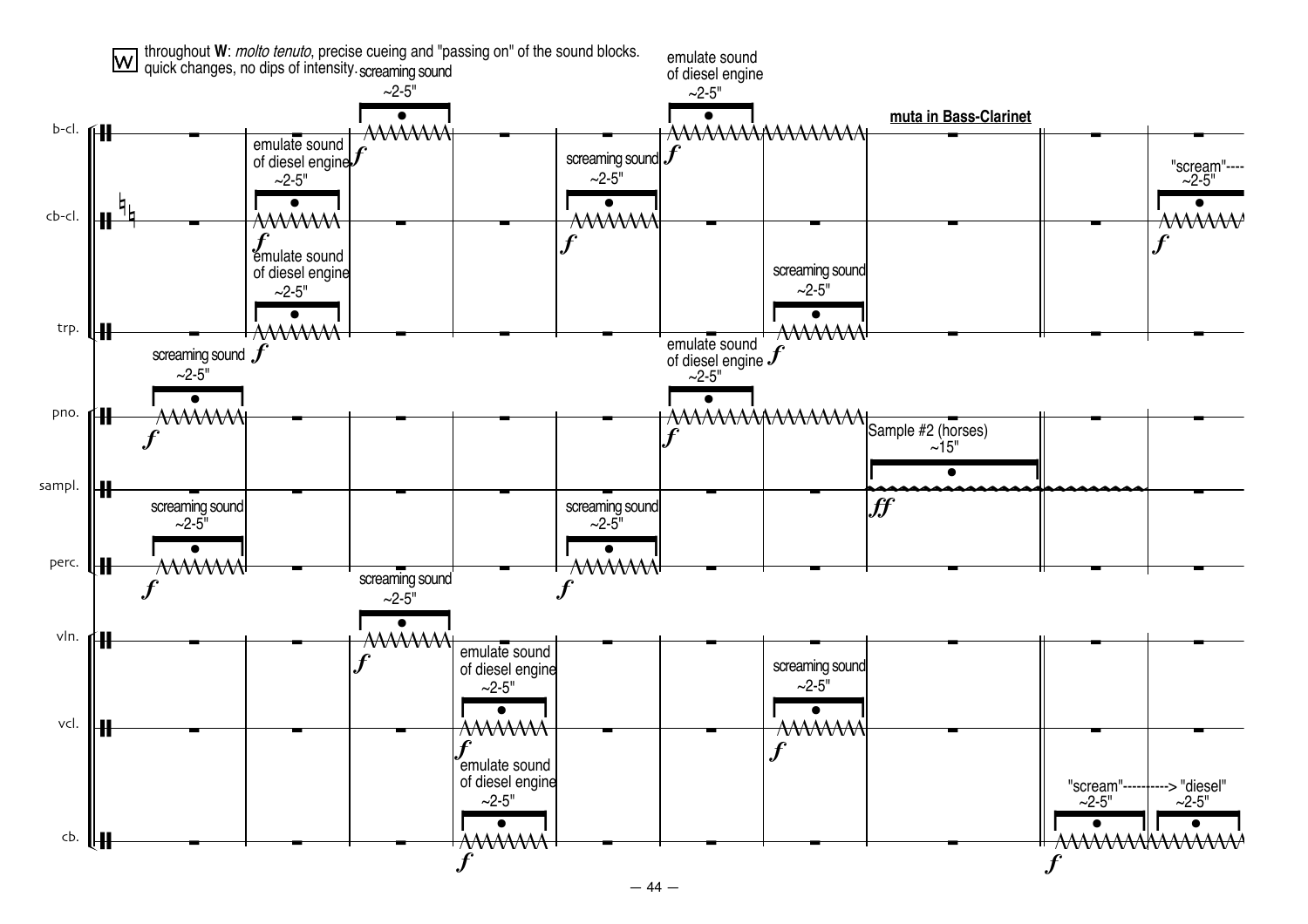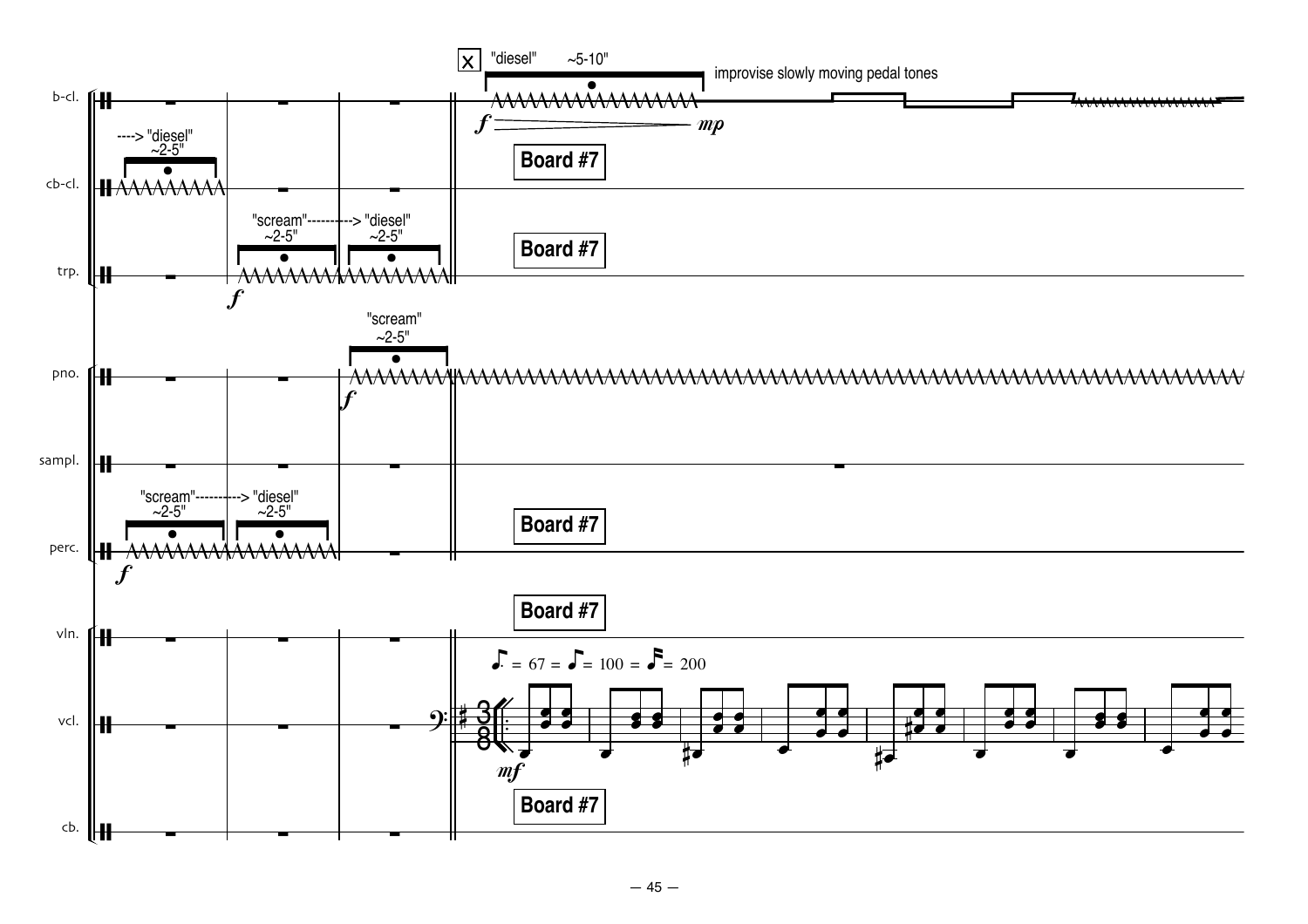



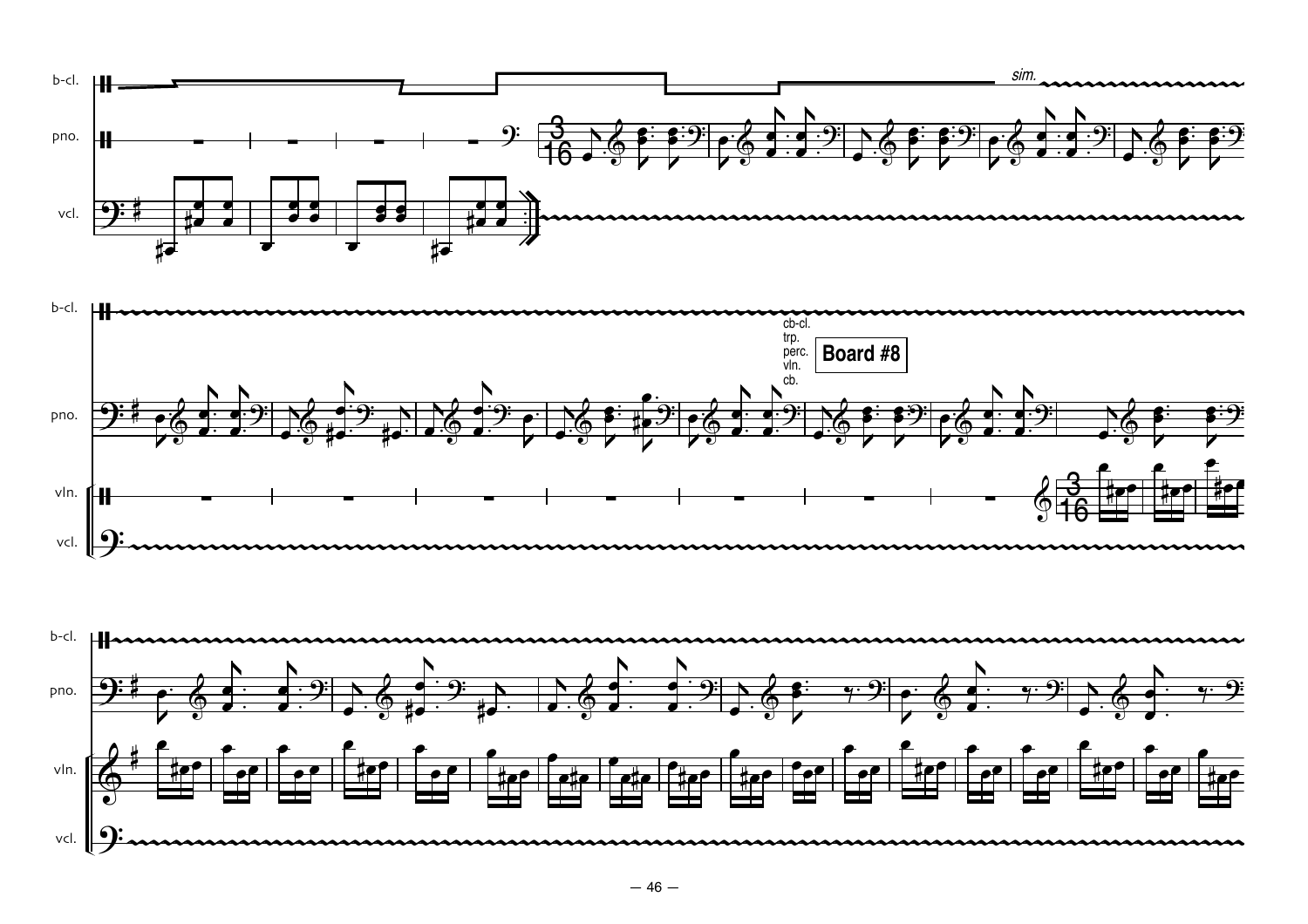

@

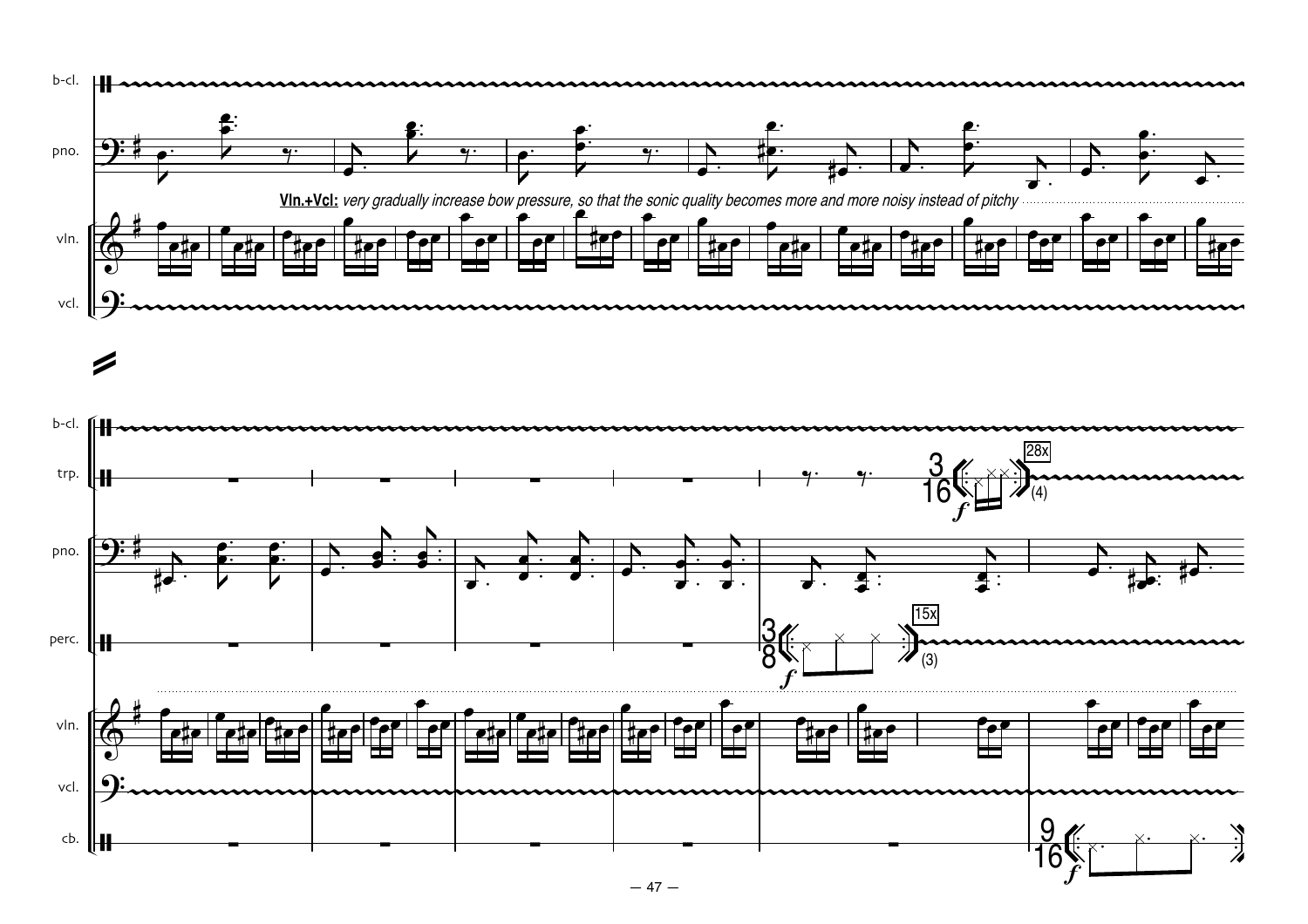